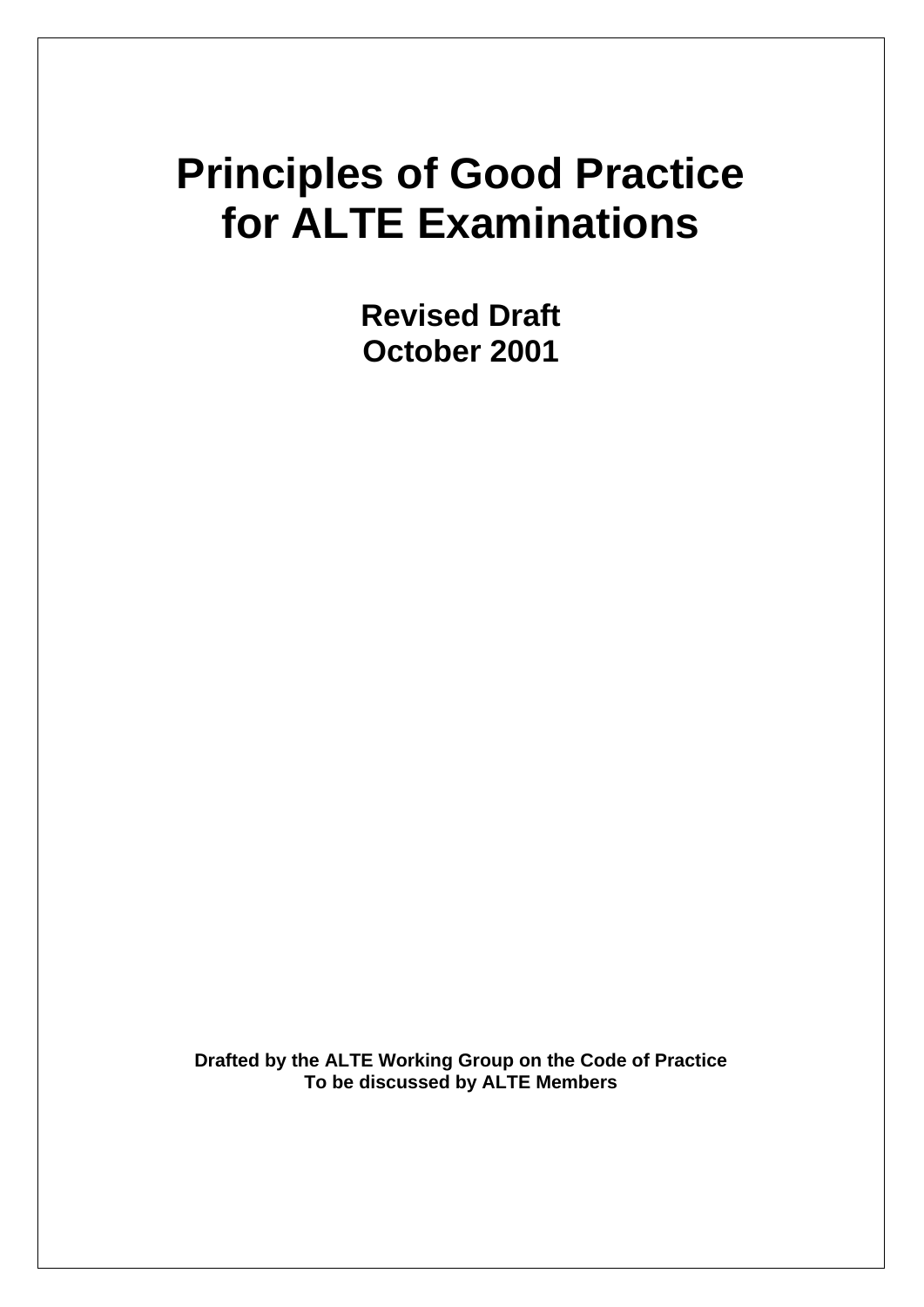#### **Contents**

**\_\_\_\_\_\_\_\_\_\_\_\_\_\_\_\_\_\_\_\_\_\_\_\_\_\_\_\_\_\_\_\_\_\_\_\_\_\_\_\_\_\_\_\_\_\_\_\_\_\_\_\_\_\_\_\_\_\_\_\_\_\_\_\_\_\_\_\_\_\_\_\_\_\_\_\_\_\_\_\_\_\_\_\_\_\_\_** 

#### **1.0 Introduction**

- 1.1 The ALTE Code of Practice
- 1.2 Participants in the Examination Process
- 1.3 Achieving Good Practice
- 1.4 The Concept of Usefulness in Examinations

# **2.0 Examination Qualities: Achieving Good Practice**

- 2.1 Validity
	- 2.1.1 Construct-related evidence
	- 2.1.2 Content-related evidence
	- 2.1.3 Criterion-related evidence
	- 2.1.4 Good Practice

# 2.2 Reliability

- 2.2.1 Aspects of reliability
- 2.2.2 Good Practice

# 2.3 Impact

- 2.3.1 Aspects of impact
- 2.3.2 Good Practice

#### 2.4 Practicality 2.4.1 Aspects of practicality 2.4.2 Good Practice

# 2.5 Quality of Service

- 2.5.1 Aspects of quality of service
- 2.5.2 Good Practice

Sources and references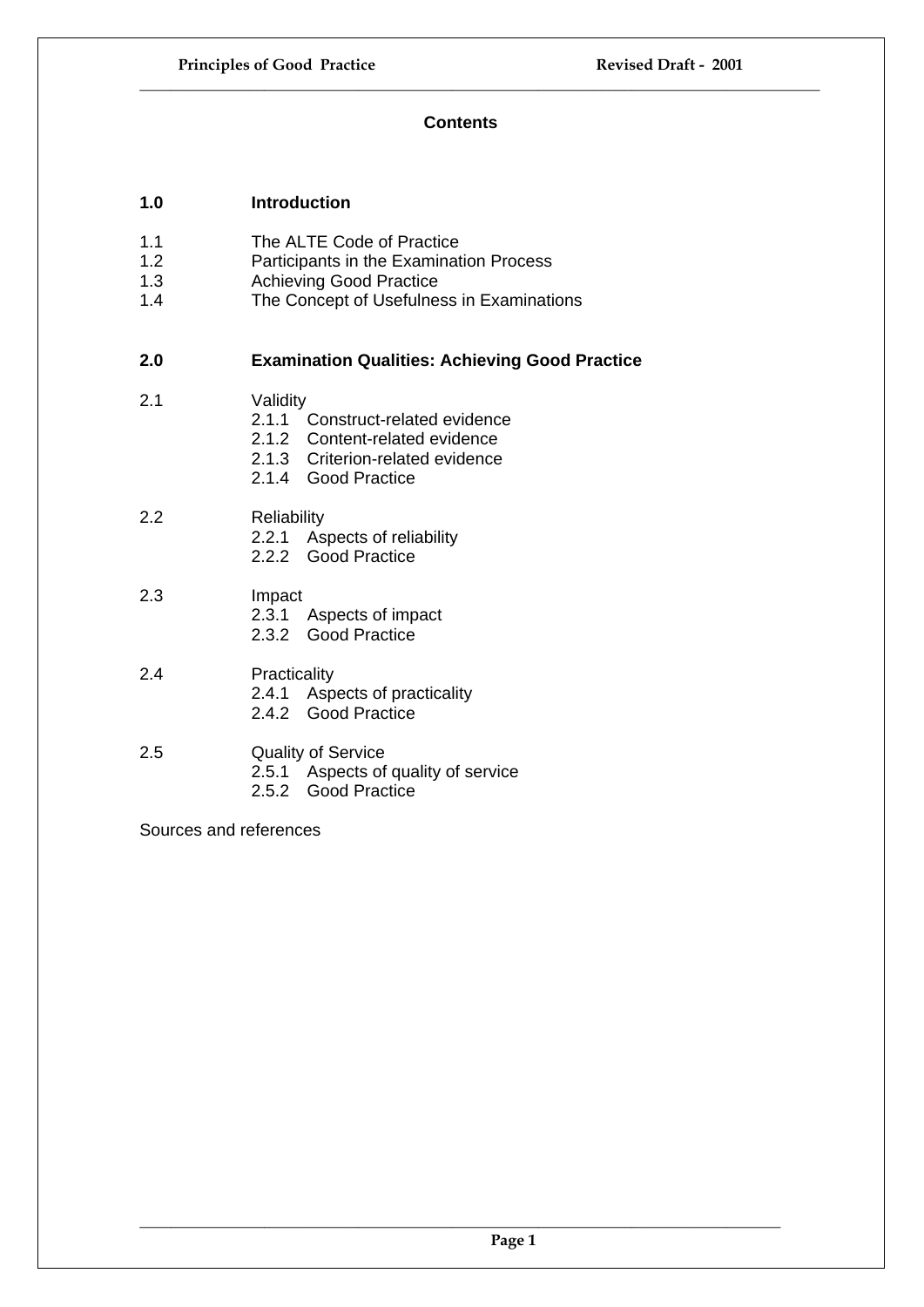#### **1.0 Introduction**

Fairness is an overriding concern in all aspects of assessment and provides a context for the *principles of good practice* discussed below.

**\_\_\_\_\_\_\_\_\_\_\_\_\_\_\_\_\_\_\_\_\_\_\_\_\_\_\_\_\_\_\_\_\_\_\_\_\_\_\_\_\_\_\_\_\_\_\_\_\_\_\_\_\_\_\_\_\_\_\_\_\_\_\_\_\_\_\_\_\_\_\_\_\_\_\_\_\_\_\_\_\_\_\_\_\_\_\_** 

Whenever examinations are widely used within educational contexts they affect not only individuals but also institutions and society as a whole. Given the potentially wide-ranging impact of examinations, it is important for both *examination developers* and the *examination users* to follow an established Code of Practice which will ensure that the assessment procedures are of high quality and that all stakeholders are treated fairly. A code of practice of this kind must be based on sound principles of good practice in assessment which allow high standards of quality and fairness to be achieved.

The discussion of what constitutes good practice presented in this paper is an attempt to reflect a concern for accountability in all areas of assessment which are undertaken by ALTE members. It recognizes the importance of *validation* through the collection of data and the role of *research and development* in examination processes. In this respect, it is likely that the principles which are outlined below will continue to evolve over time as research and development programmes expand.

# **1.1 The ALTE** *Code of Practice* **(1994)**

1.1.1 In the fields of psychological and educational assessment, the USA has a long tradition of setting standards. In 1999 the latest edition of the *Standards for educational and psychological testing* (AERA/APA/NCME) was published, but earlier editions were around since 1954. In the field of language assessment, the *Standards* have influenced both language test developers and test users and are regularly referred to in the language testing literature (see for example Bachman 1990 and Bachman and Palmer 1996). In the USA since the early 80s, ETS have produced their own *Standards for Quality and Fairness* (1981, 1987, 2000) drawing heavily on the AERA/APA/NCME *Standards*.

> More recently, ILTA - the International Language Testing Association – conducted a review of international testing standards (1995) and in 2000 published its *Code of Ethics* (2000); this document presents a set of nine principles with annotations which *"draws upon moral philosophy and serves to guide good professional conduct."*

1.1.2 Within the European context the work of ALTE itself has begun to exert an influence in relation to professional standards. In 1994, ALTE published its first *Code of Practice* which set out the standards that members of the association aimed to meet in producing their language exams.

> Prior to its publication, this *Code of Practice* was initially drafted and discussed by ALTE members in 1991-93. It drew on *The Code of Fair Testing Practices in Education* produced by the Washington D.C. Joint Committee on Testing Practices (1988) and was intended to be a broad statement of what the users of the examinations should expect and the roles and responsibilities of stakeholders in striving for *fairness*.

1.1.4 The *Code of Practice* identifies three major groups of stakeholders in the testing process: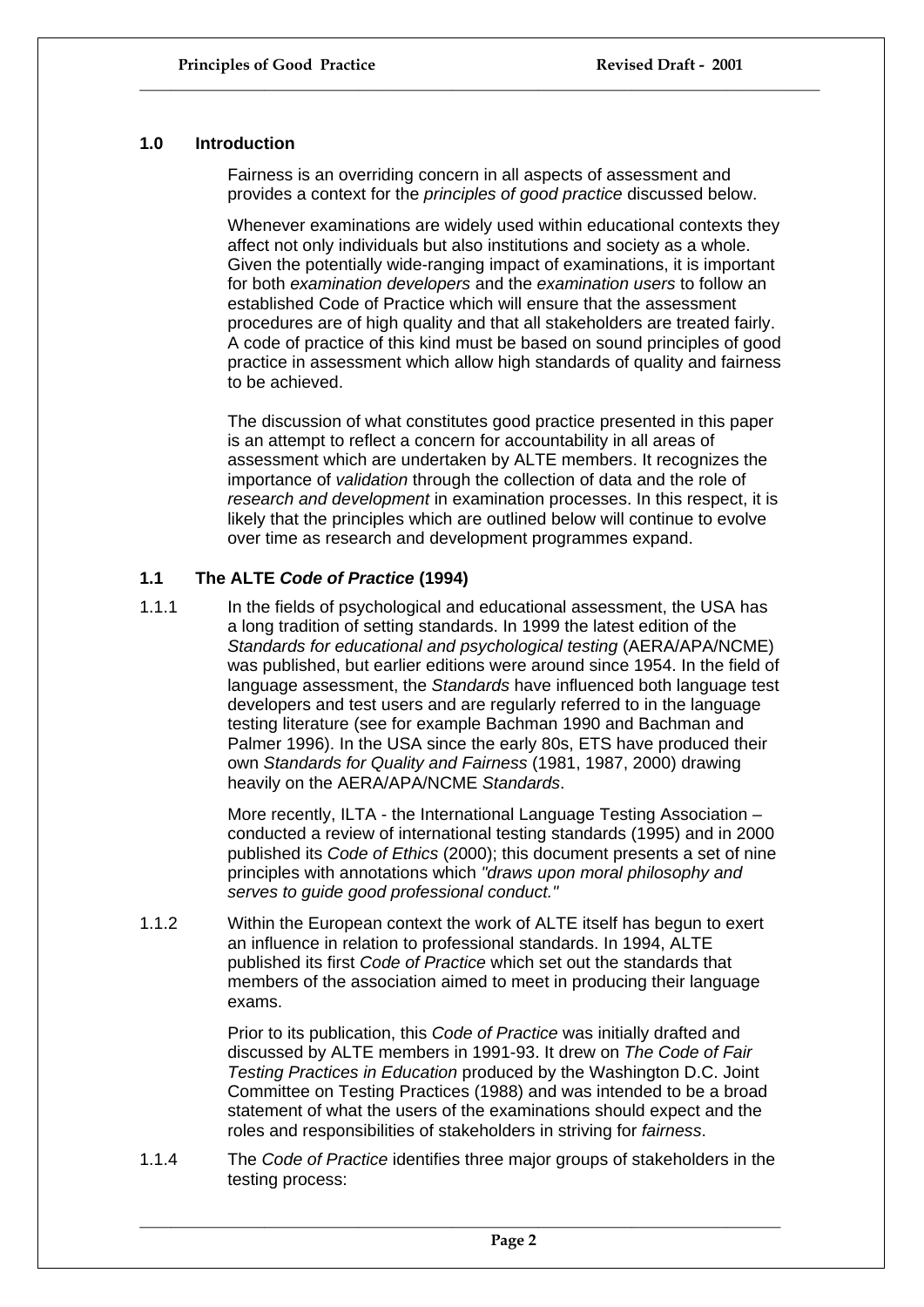• the *examination developers,* (i.e. examination boards and other institutions which are members of ALTE)

**\_\_\_\_\_\_\_\_\_\_\_\_\_\_\_\_\_\_\_\_\_\_\_\_\_\_\_\_\_\_\_\_\_\_\_\_\_\_\_\_\_\_\_\_\_\_\_\_\_\_\_\_\_\_\_\_\_\_\_\_\_\_\_\_\_\_\_\_\_\_\_\_\_\_\_\_\_\_\_\_\_\_\_\_\_\_\_** 

- the *examination takers,* who takes the examination by choice, direction or necessity
- the *examination users,* who requires the examination for some decision-making or other purpose.
- 1.1.5 In addition the Code of Practice lays down responsibilities of the stakeholder groups in *four broad areas*:
	- developing examinations
	- interpreting examination results
	- striving for fairness
	- informing examination takers

An important feature is that it emphasises the joint responsibility of the stakeholders and focuses on the responsibilities of the *examination users* as well as the *examination developers* in striving for fairness*.* 

1.1.6 A supplementary document entitled *Principles of Good Practice for ALTE Examinations* was drafted (Saville and Milanovic, 1991 and 1993) and discussed at ALTE meetings (Alcalà de Henares, 1992, Paris and Munich, 1993). This document was intended to set out in more detail the *principles* which ALTE members should adopt in order to achieve their goals of high professional standards.

> The approach to achieving good practice was influenced by a number of sources from within the ALTE membership (e.g. work being carried out by UCLES) and from the field of assessment at large, (e.g. the work of Bachman, Messick and the *AERA/APA/NCME Standards*, 1985).

ALTE members sought feedback on the document from eminent external experts in the field (Spolsky, Bachman, Jan-Mar 1994) and was discussed in Arnhem 1994. While it was not published in its entirety, parts of the document were later incorporated into the *Users Guide for Examiners* produced by ALTE on behalf of the Council of Europe (1997).

- 1.1.7 This revised version of *Principles of Good Practice for ALTE Examinations* (2001) is based on the earlier version but has been thoroughly updated and reworked in many parts. It addresses in more detail the central issues of *validity* and *reliability* and looks at the related issues surrounding the impact of examinations on individuals and on society.
- 1.1.8 This version, like the earlier drafts, draws heavily on the revised *AERA/APA/NCME Standards* document (1999) - especially in the sections on validity and reliability - as well as the work of Bachman, 1990 and Bachman and Palmer, 1996.

**\_\_\_\_\_\_\_\_\_\_\_\_\_\_\_\_\_\_\_\_\_\_\_\_\_\_\_\_\_\_\_\_\_\_\_\_\_\_\_\_\_\_\_\_\_\_\_\_\_\_\_\_\_\_\_\_\_\_\_\_\_\_\_\_\_\_\_\_\_\_\_\_\_\_\_\_\_\_\_\_\_\_** 

# **1.2 Participants in the Examination Process**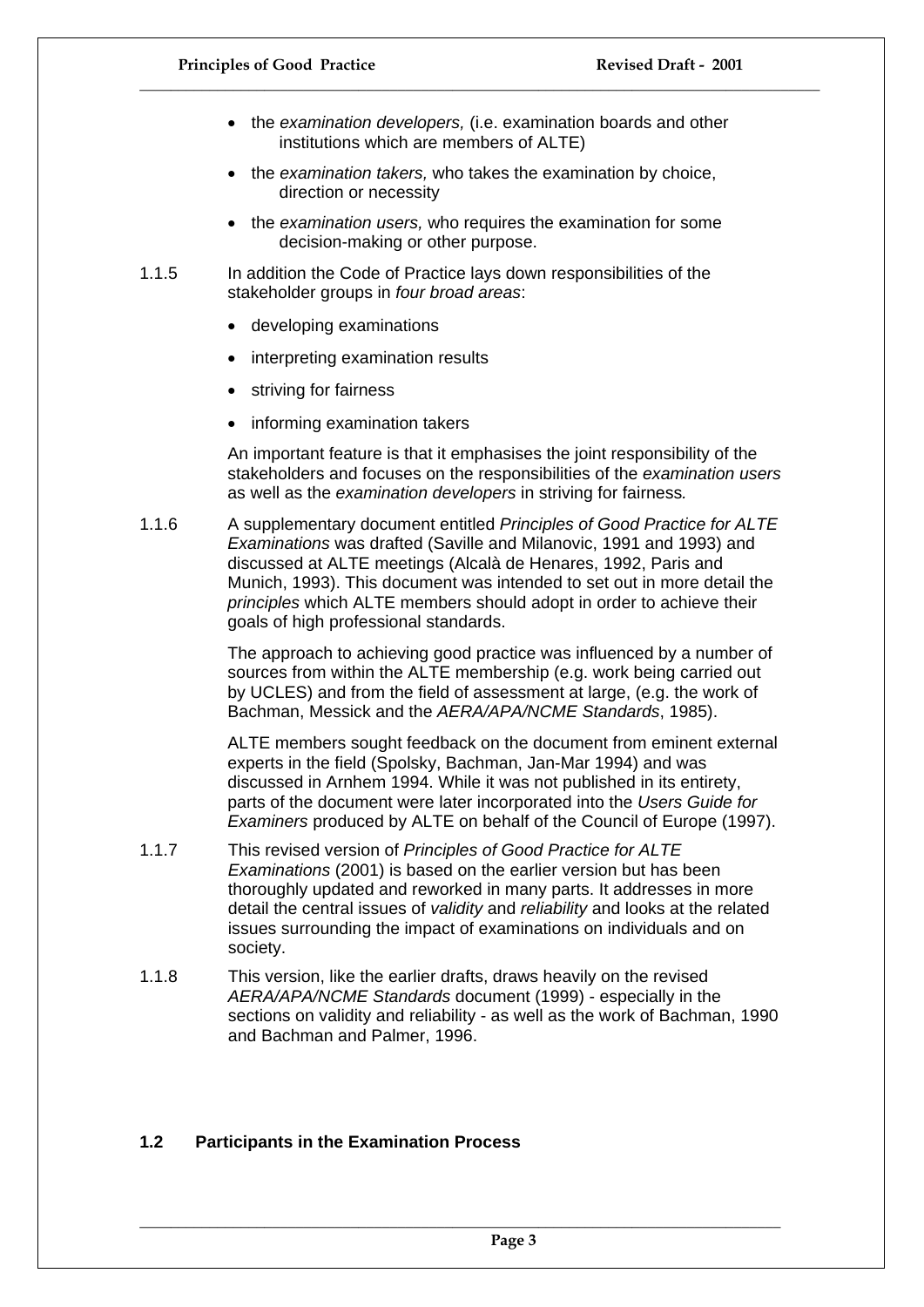1.2.1 Examinations affect not only individuals but institutions and society as a whole as noted in the ALTE *Code of Practice*. However, The three broad categories of stakeholder identified in the *Code of Practice* do not represent the full range of participants in the examination processes surrounding the ALTE examinations.

**\_\_\_\_\_\_\_\_\_\_\_\_\_\_\_\_\_\_\_\_\_\_\_\_\_\_\_\_\_\_\_\_\_\_\_\_\_\_\_\_\_\_\_\_\_\_\_\_\_\_\_\_\_\_\_\_\_\_\_\_\_\_\_\_\_\_\_\_\_\_\_\_\_\_\_\_\_\_\_\_\_\_\_\_\_\_\_** 

 The individuals who are affected by the exams include the takers and their sponsors (students, parents, teachers, job applicants, employees etc). In addition there are the professionals and academics involved in the process of designing, writing, administering and validating the exams themselves (i.e. teachers, item writers, consultants, examiners, school owners, test centre administrators, supervisors, text-book writers etc.).

 The institutions affected may include schools, universities and colleges, government agencies, publishers, businesses and industry.

 Individuals and institutions benefit when testing helps them achieve their goals, and society benefits when the achievement of these goals contributes to the general good.



(from L.Taylor 1999)

This diagram shows the wide range of stakeholders who can be considered *participants in the examination processes*; they include those who contribute to the production and administration of ALTE examinations and those who make use of the test scores and certificates.

ALTE members must be prepared to monitor the views and attitudes of this constituency and to review/change what they do in light of the way these stakeholders use the exams and what they think about them.

#### **1.3 Achieving Good Practice**

1.3.1 The appropriate involvement of the stakeholder groups (outlined above) in examination processes is an important principle in achieving good practice.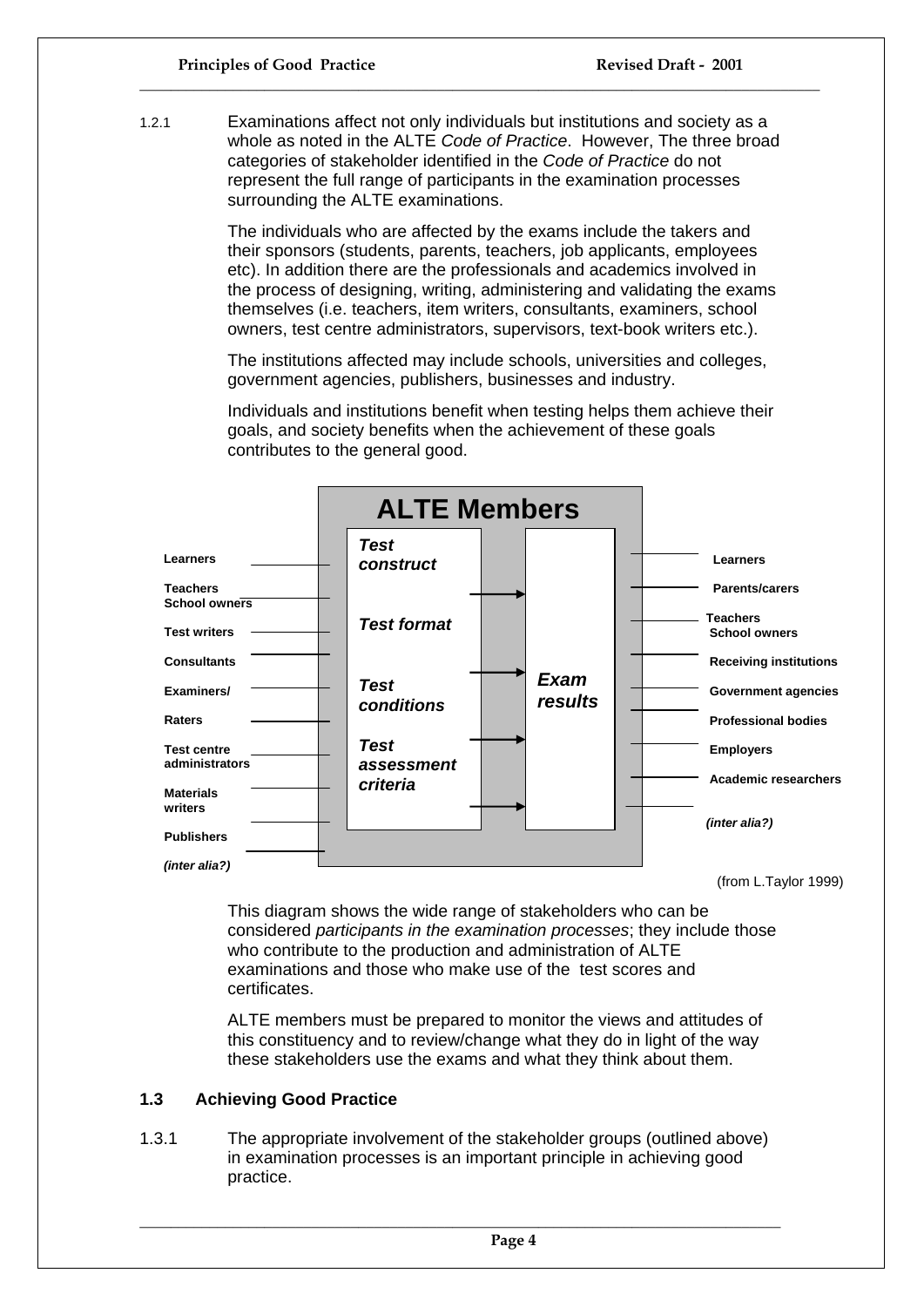- 1.3.2 Achieving good practice also depends on two fundamental principles:
	- a) the rational planning and management of resources relating to the development, administration and validation of examinations;

**\_\_\_\_\_\_\_\_\_\_\_\_\_\_\_\_\_\_\_\_\_\_\_\_\_\_\_\_\_\_\_\_\_\_\_\_\_\_\_\_\_\_\_\_\_\_\_\_\_\_\_\_\_\_\_\_\_\_\_\_\_\_\_\_\_\_\_\_\_\_\_\_\_\_\_\_\_\_\_\_\_\_\_\_\_\_\_** 

b) the collection, storage and use of data/information about all aspects of the examining process.

Failure to capture adequate data means that *evidence* of standards being reached and maintained cannot be provided (e.g. regarding validity, reliability, impact and practicality).

- 1.3.3 Good practice and thus high quality examinations can only be achieved if appropriate procedures are implemented for *managing* all aspects of the examination process. It is therefore necessary to adopt a rational approach (that incorporates the notion of iterative cycles) to examination development, administration and validation.
- 1.3.4 The first stage of this approach must involve *planning* including a detailed situational analysis (i.e. a feasibility study) which looks at the perceived need for a new examination within a given educational context. The aim is to identify the *considerations and constraints* which will be relevant to the examination development project and which will determine how examination usefulness will be achieved.
- 1.3.5 Whenever it is decided that a new examination development should go ahead, there should be agreed procedures which address at least the following areas:
	- the management structure for the development project;
	- a clear and integrated assignment of roles and responsibilities;
	- a means of monitoring progress in terms of development schedules and resources;
	- a methodology for managing the examination production process when the examination becomes operational (i.e. item writing, vetting, moderation, pre-testing, item banking, question paper construction).
- 1.3.6 Once an examination becomes operational, information must be collected regarding the production of materials and administration in order to judge whether the procedures are reaching expectations regarding aspects of practicality such as cost and efficiency. The cyclical processes which follow the initial planning involve on-going monitoring of the examination development itself and the subsequent live administrations of the examination. Careful record keeping and data collection is required to monitor all activities. The techniques of monitoring include all kinds of records which serve to establish a documented history of the examination; these in turn serve for both *formative* and *summative* evaluation. The data which is collected can be both "hard data" (empirically collected facts and figures) and "soft data" (feelings, impressions, attitudes, etc.).
- 1.3.7 A key aspect of this approach is that validation is an *integral* part of the process. In order for this to occur, the procedures which are implemented for the on-going production and administration of the examination should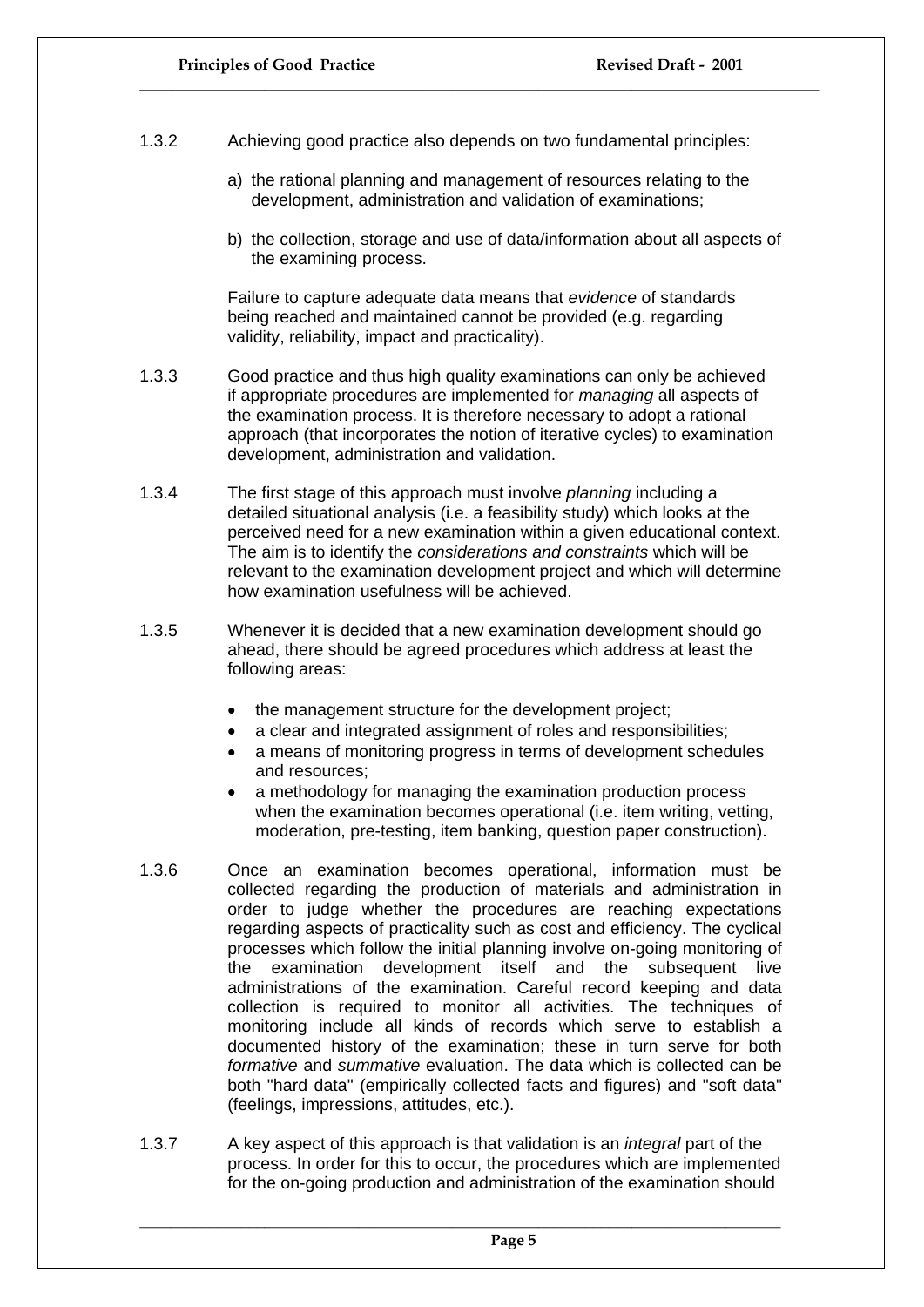be designed so that adequate data can be collected, stored and retrieved as required.

**\_\_\_\_\_\_\_\_\_\_\_\_\_\_\_\_\_\_\_\_\_\_\_\_\_\_\_\_\_\_\_\_\_\_\_\_\_\_\_\_\_\_\_\_\_\_\_\_\_\_\_\_\_\_\_\_\_\_\_\_\_\_\_\_\_\_\_\_\_\_\_\_\_\_\_\_\_\_\_\_\_\_\_\_\_\_\_** 

1.3.8 As a principle, it will be the *overall usefulness* of an examination that must be maximised. This means that it is inevitable that evidence collected regarding one aspect of an examination will be relevant to the others. For example, data collected on examination reliability will not only be used in a narrow way to address the question of reliability, but will also be used to address questions of validity and impact (as defined below).

# **1.4 The Concept of Usefulness in Examinations**

- 1.4.1 The principles of good practice proposed here are aimed at ensuring that ALTE examinations can be shown to meet explicit criteria in terms of the following *examination qualities*:
	- **Validity**
	- **Reliability**
	- Impact
	- **Practicality**
	- Quality of Service

By addressing these aspects of their examinations in a principled way, the members of ALTE ensure that their commitments in their *Code of Practice* are met and sufficiently high standards can be maintained.

- 1.4.2 Not surprisingly the qualities of *validity and reliability* have been discussed extensively in the literature on measurement and language testing. For example, the *Standards for educational and psychological testing* (both the 1985 and 1999 editions) provide extensive discussions and Bachman 1990 dedicates a chapter to each. The other two qualities have always been important considerations for examination developers but have only recently emerged in the language testing literature. It is now broadly recognised that the individual examination qualities cannot be evaluated independently and that the relative importance of the qualities must be determined in order to maximize the *overall usefulness*  of the examination (see for example in Bachman and Palmer, 1996).
- 1.4.3 The concept of **examination usefulness** requires that, for any specific assessment situation, an appropriate *balance* must be achieved between the 4 main examination **qualities:** validity, reliability, impact and practicality. In addition, for ALTE members as providers of examinations to users around the world, *quality of service* is an important consideration. It is recognized that members of ALTE have a responsibility to be held accountable for all matters related to use of their examinations; this involves providing a high quality service to the users of their examinations which meets the principles of good practice as outlined in this document.
- 1.4.4 All examinations are context specific and this means that practical *considerations and constraints* must be taken into account regarding examination development and examination administration so that the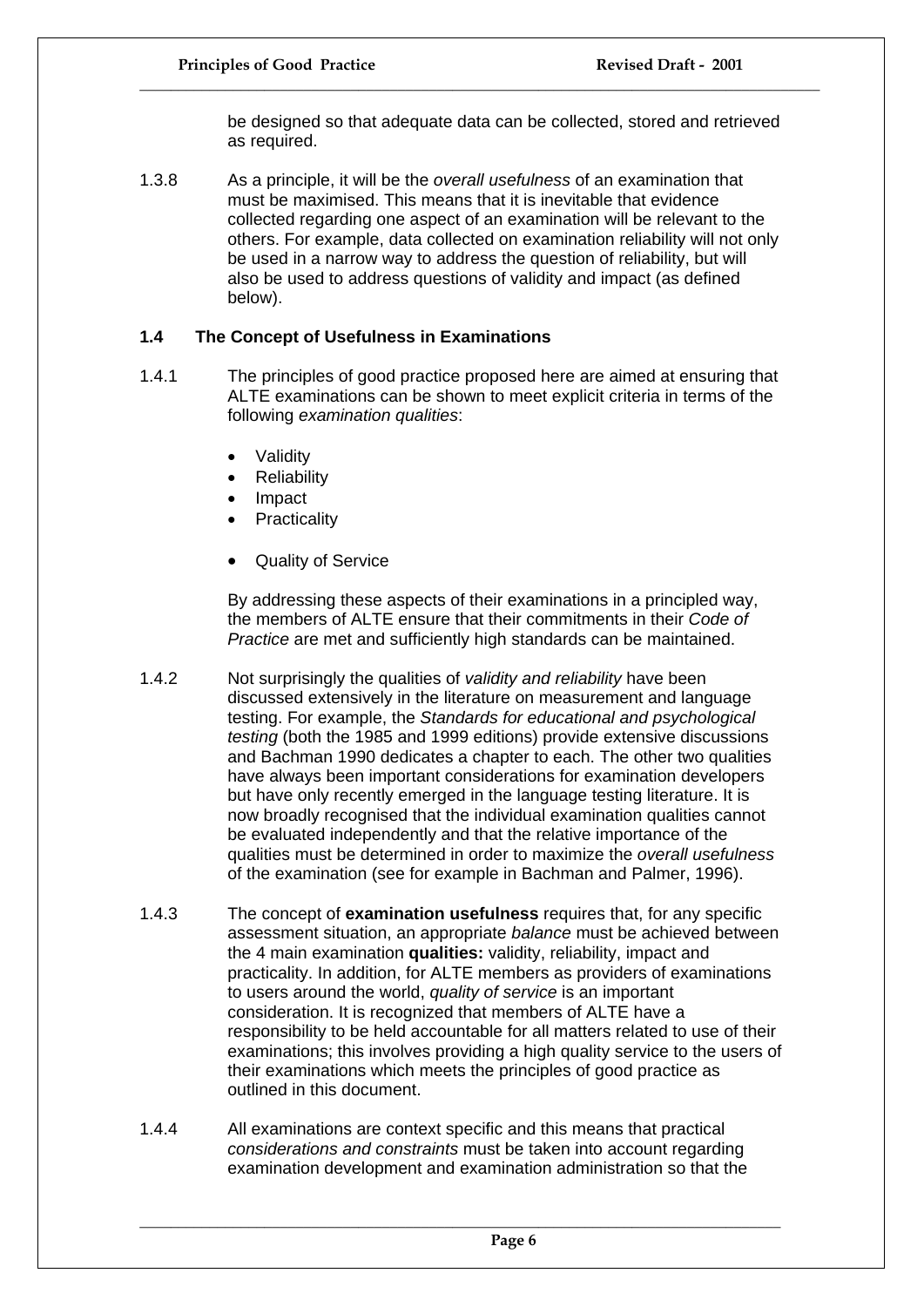appropriate balance between the examination qualities is achieved for any given situation (e.g. educational context, group of examination takers and examination purpose). The relative importance of the qualities must be determined in order to maximize the *overall usefulness* of the examination. Successful examinations cannot be developed, however, without due consideration being given to all qualities.

**\_\_\_\_\_\_\_\_\_\_\_\_\_\_\_\_\_\_\_\_\_\_\_\_\_\_\_\_\_\_\_\_\_\_\_\_\_\_\_\_\_\_\_\_\_\_\_\_\_\_\_\_\_\_\_\_\_\_\_\_\_\_\_\_\_\_\_\_\_\_\_\_\_\_\_\_\_\_\_\_\_\_\_\_\_\_\_** 

1.4.5 In considering the context in which an examination is to be developed and used, it is necessary to take into account the *specific* considerations and constraints which characterize that situation. These will not be the same for all ALTE examinations and will determine whether an examination is feasible and can be produced and administered with the *resources* available. With regard to resources, this applies to the resources which are available *internally* to the ALTE institutions and also to the resources which are available in the contexts where the ALTE examinations will be administered. In particular, costs for both development and administration must be controlled and managed.

# **2.0 Examination Qualities**

ALTE members should ensure good practice in relation to the four qualities of their examinations which were noted above, namely, Validity, Reliability, Impact and Practicality.

# **2.1 Validity**

# **2.1.1 Aspects of Validity**

 Validity is generally considered to be the most important examination quality; it concerns the appropriateness and meaningfulness of an examination in a specific educational context and the specific inferences made from examination results. The validation process then is the process of accumulating evidence to support such inferences.

Validity is normally taken to be the extent to which a test can be shown to produce scores which are an accurate reflection of the candidate's true level of language ability. While validity is now accepted as a *unitary concept* (c.f. Messick's chapter on Validity in Linn 1988) it is convenient to describe the validity of an examination in relation to a number of related concepts for which evidence of validity can be provided:

- Construct-related evidence the extent to which the test results conform to the model of communicative language ability underlying the test
- Content-related evidence the extent to which the test covers the full range of knowledge and skills relevant and useful to real world situations and authentic language use.
- Criterion-related evidence (predictive and concurrent validity) the extent to which test scores correlate with a recognised external criterion which measures the same area of knowledge or ability (e.g. with reference to a system of levels such as the ALTE Framework).

# **2.1.1 Construct-related evidence**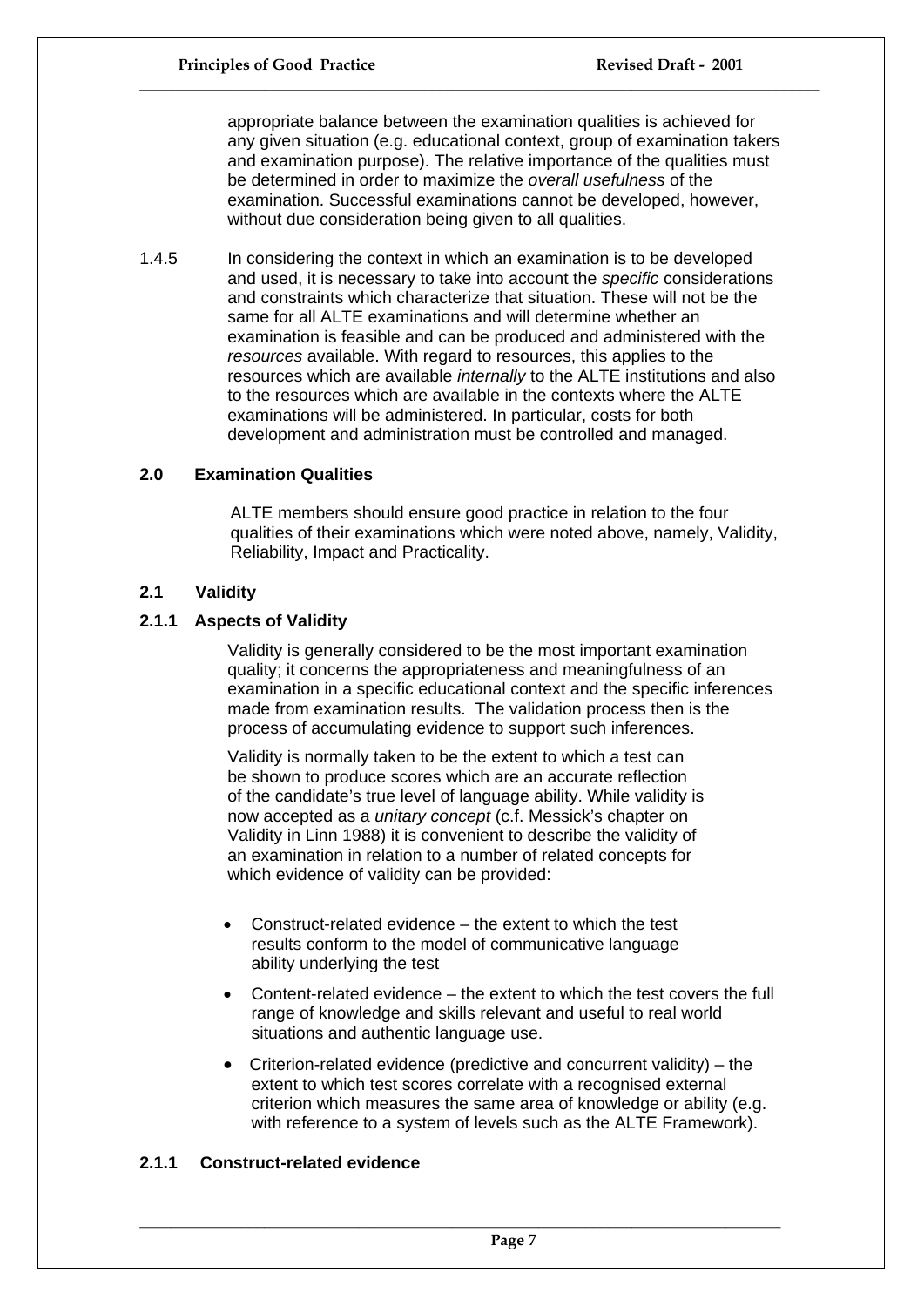The focus in construct-related validation is primarily on the examination score or grade as a measure of a trait or "construct". The examination developer defines traits of ability for the purpose of measurement and it is these definitions which are the constructs.

**\_\_\_\_\_\_\_\_\_\_\_\_\_\_\_\_\_\_\_\_\_\_\_\_\_\_\_\_\_\_\_\_\_\_\_\_\_\_\_\_\_\_\_\_\_\_\_\_\_\_\_\_\_\_\_\_\_\_\_\_\_\_\_\_\_\_\_\_\_\_\_\_\_\_\_\_\_\_\_\_\_\_\_\_\_\_\_** 

A model of *communicative language ability* represents a construct in the context of language testing (cf. Canale and Swain 1980, Canale 1983, Bachman 1990).

The process of compiling construct-related evidence for examination validity starts with examination development and continues when the examination 'goes live' and is used under operational conditions.

Validating inferences about a construct requires paying great attention to many aspects of measurement such as examination format, administration conditions, or level of ability which may affect examination meaning and interpretation.

Construct validity is seen by many as the "unifying concept" within test validation that incorporates content and criterion considerations (Messick 1980). As a process, construct validation seeks evidence from a variety of sources in order to provide information on construct interpretation. The choice of which approach to be used in gathering evidence for the interpretation of constructs depends on the particular validation problem and the importance of the role of given constructs within the investigation. In the literature a wide-range of statistical techniques have been used, largely based on correlations and often using experimental designs to collect data.

#### **2.1.2 Content-related evidence**

Content-related validation investigates the degree to which the sample of items, tasks, or questions on an examination are representative of a defined *domain of content*. It is concerned with both *relevance* and *coverage*.

A wide range of methods for testing the representativeness of the sample are available; major characteristics of the domain can be specified through *a model* (e.g. the Waystage and Threshold specifications) and *experts* in the field can be asked to assign examination items to the categories defined by these characteristics; in this way the representativeness of the content can be judged.

The specification of the domain of content that an examination is intended to represent is very important for the ALTE exams; the degree to which the format of items or tasks in an examination are representative of the domain is crucial and the involvement of stakeholder groups and relevant experts is a key element in the process of test development.

Often systematic observations of behaviour in the 'real world' can be used to identify distinctive features or characteristics of the *criterial situation* (cf Bachman and Palmer's *Target Language Use – TLU - domain,* 1996 pp 44-45). These observations may be combined with expert judgements to build up a representative sample of the content domain.

A concern for the *authenticity* of test content and tasks and the relationship between the input" and the expected response or "output" is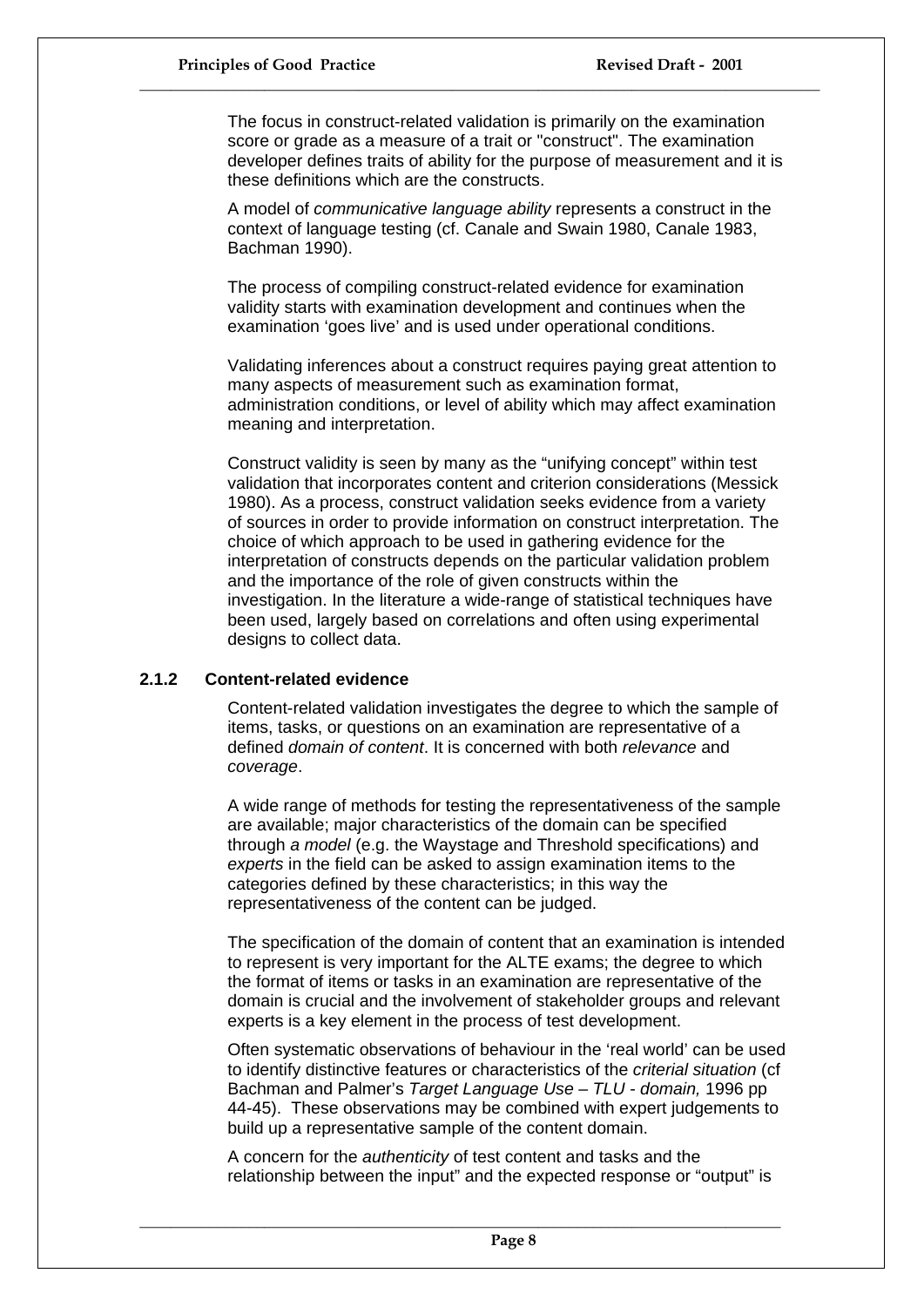an important feature of content validation. The authenticity of the tasks and materials in the ALTE examinations can be considered a major strength of the approach to assessment they adopt. The examination content must be designed to provide sufficient evidence of the underlying abilities (i.e. construct) through the way the test taker responds to this input. The responses to the test input (tasks, items, etc.) occur as a result of an interaction between the test taker and the test content. The authenticity of test content and the authenticity of the candidate's interaction with that content are important considerations for the examination developer in achieving high validity.

**\_\_\_\_\_\_\_\_\_\_\_\_\_\_\_\_\_\_\_\_\_\_\_\_\_\_\_\_\_\_\_\_\_\_\_\_\_\_\_\_\_\_\_\_\_\_\_\_\_\_\_\_\_\_\_\_\_\_\_\_\_\_\_\_\_\_\_\_\_\_\_\_\_\_\_\_\_\_\_\_\_\_\_\_\_\_\_** 

(See Widdowson 1978, 1983 on *situational* and *interactional authenticity*  and Bachman and Palmer 1996 for the application of these concepts to language tests).

In summary, content-related validation is linked to examination construction as well as to establishing evidence of validity after the examination has been through the developmental phase and is considered "live".

#### **2.1.3 Criterion-related evidence**

The *criterion-related* aspect of validity is of particular importance to ALTE in that ALTE examinations are *criterion-referenced.* That is, the five level ALTE Framework represents a series of criterion levels to which the examinations are linked. This approach has implications for other aspects of validity, (such as test content) and for the estimation and reporting of reliability

Criterion-related validation aims at demonstrating that test scores or examination grades are systematically related to an external criterion or criteria (e.g. another indicator of the ability tested). It is the criterion, therefore, that is of central interest. This criterion may be defined in different ways; for example, by group membership, by performance on another examination of the same ability, or by success in performing a real world task involving the same ability.

The five-level system provides the external criterion and the interpretative frame of reference for all the ALTE exams.

There are two specific kinds of criterion-related evidence which are discussed in the literature - *concurrent* and *predictive.*

- Concurrent validity involves obtaining information on the accuracy with which examination data can be used to estimate or predict criterion behaviour. The most common information is based on correlations between various measures which are made concurrently (e.g. to show the relationship between scores on two different tests of the same ability). In the case of performance tests, qualitative comparisons can be made between the criterion norms and samples of the output from the test (e.g. in writing or speaking).
- Predictive validity serves a similar purpose but obtains predictive information in relation to the future such as future examination results, performance in higher education or performance in a future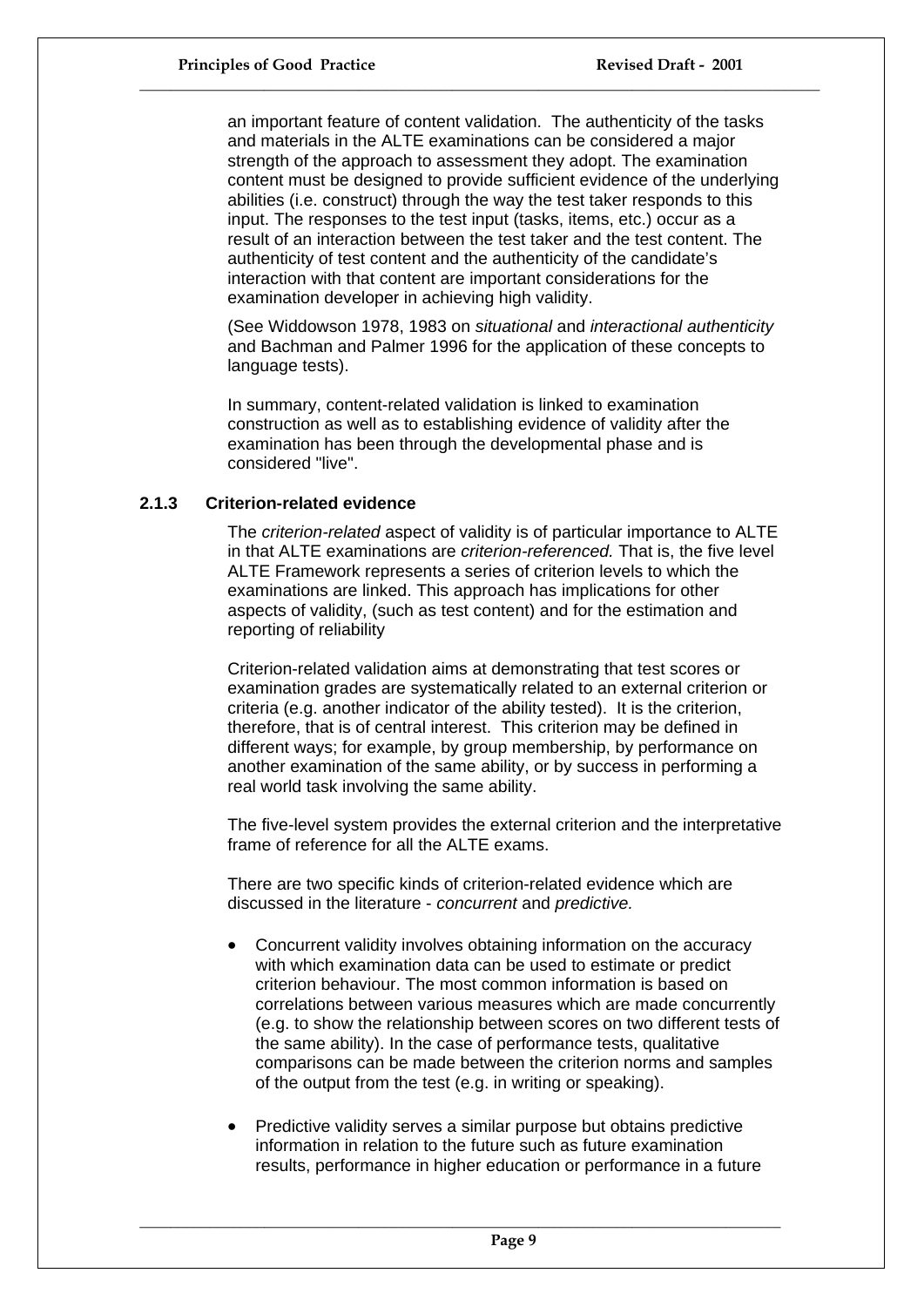job. Evidence of this kind of validity is particularly important where the examination or test results are used for screening or placement purposes.

#### **2.1.4 In providing evidence of validity, good practice should involve at least the following:**

a) A description of the constructs to be measured and the domain of content covered by the examination.

**\_\_\_\_\_\_\_\_\_\_\_\_\_\_\_\_\_\_\_\_\_\_\_\_\_\_\_\_\_\_\_\_\_\_\_\_\_\_\_\_\_\_\_\_\_\_\_\_\_\_\_\_\_\_\_\_\_\_\_\_\_\_\_\_\_\_\_\_\_\_\_\_\_\_\_\_\_\_\_\_\_\_\_\_\_\_\_** 

- b) Evidence related to the use of examination results, including a description of how the evidence provided is appropriate for the inferences that are drawn and the actions that will result from examination results.
- c) A description of the validation procedures used and their results including as appropriate:
- logical and empirical analyses of processes underlying performance in examinations;
- the relationship between examination results and other variables, including likely sources of variance not related to the construct;
- how the examination questions/items were derived and are related to the domain of knowledge or skill appropriate to the intended inferences to be made;
- logical and empirical evidence supporting discriminant validity subscores;
- the number and the qualifications of any experts who made judgements which are pertinent to the validation process:
- procedures used to arrive at judgements, which are pertinent to the validation process;
- the rationale and procedures used in designing the examination specifications (including range of materials surveyed, etc.);
- the rationale and procedures for determining criterion relevance;
- information relative to the interpretation of quantitative evidence.
- d) The carrying out of new studies on validity whenever there is a substantial change in the examination, the mode of administration, the characteristics of intended examination takers, or the domain of content to be sampled.
- e) The provision of information to examination users to help them interpret validation studies with respect to intended examination results, such as pass/fail decisions, selection or placement.

*(cf. AERA/APA/NCME Standards*, 1999, pp 17-24)

# **2.2 Reliability**

# **2.2.1 Aspects of reliability**

 Reliability is a key concept in any form of measurement and contributes to overall validity.

In language assessment, reliability concerns the extent to which test results are *stable, consistent,* and *free from errors of measurement.* In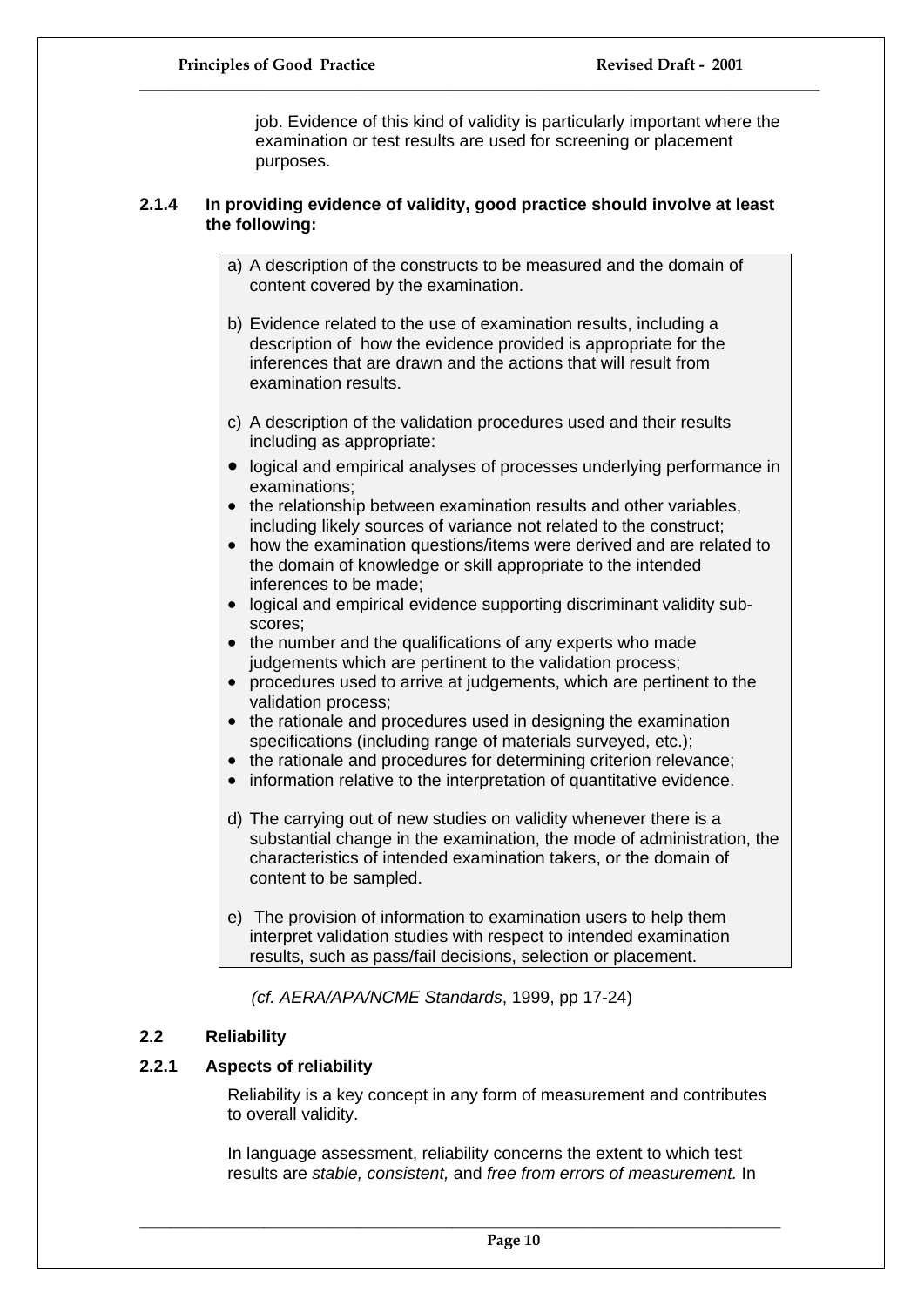other words it concerns the degree to which examination marks can be depended on for making decisions about the candidate. Estimates of reliability should not only consider relevant sources of error, but the types of decision which are likely to be based on examination marks.

**\_\_\_\_\_\_\_\_\_\_\_\_\_\_\_\_\_\_\_\_\_\_\_\_\_\_\_\_\_\_\_\_\_\_\_\_\_\_\_\_\_\_\_\_\_\_\_\_\_\_\_\_\_\_\_\_\_\_\_\_\_\_\_\_\_\_\_\_\_\_\_\_\_\_\_\_\_\_\_\_\_\_\_\_\_\_\_** 

For a wide variety of reasons individuals may score differently on two forms of an examination which are intended to be parallel; when these differences cannot be accounted for, they are called errors of measurement. Measurement errors reduce reliability (and thus the generalizability) of marks obtained for an individual from a single measurement.

Reliability is generally estimated and reported in terms of *reliability coefficients*. Since this is a generic term, the information about error it conveys varies with the specific estimation method used, and since not all sources of error will be relevant to every examination, it is the responsibility of the examination developer to decide on appropriate forms of reporting error variance. This may involve reporting standard errors of measurement, confidence intervals, dependability indices etc.

Within language testing, much of the literature to do with computing the reliability of language tests has been based on work in educational and psychological testing more generally, e.g. the APA *Standards* between 1954 and 1985. In the new volume of *Standards* (1999) the revised chapter on *Reliability and Errors of Measurement* (Part 1, Section 2) still identifies the *three broad categories of reliability* which have traditionally been recognised in the field:

- a) alternate-form coefficients (derived from the administration of parallel forms in independent sessions)
- b) test-retest coefficients
- c) internal consistency coefficients

Of these three, the use of internal consistency coefficients, such as Cronbach's alpha or KR20 to estimate the reliability of objective tests is common (e.g. for multiple-choice reading or listening tests). The fact that these coefficients are relatively easy to calculate mean that other, perhaps more appropriate estimates, are not used as commonly (e.g. test-retest estimates are less often reported because adequate data is difficult to obtain under operational conditions).

For tests of Speaking and Writing the APA *Standards* make it clear that when the scoring of a test involves judgement by examiners or raters, it is important to consider reliability in terms of the *accuracy and consistency* of the ratings which are made. The tests of Speaking and Writing found in many of the ALTE exams fall into this category because the assessments are made by examiners.

The reliability of subjective assessments (using examiners) is usually estimated using correlations, e.g. *intra*- and *inter-rater* correlations.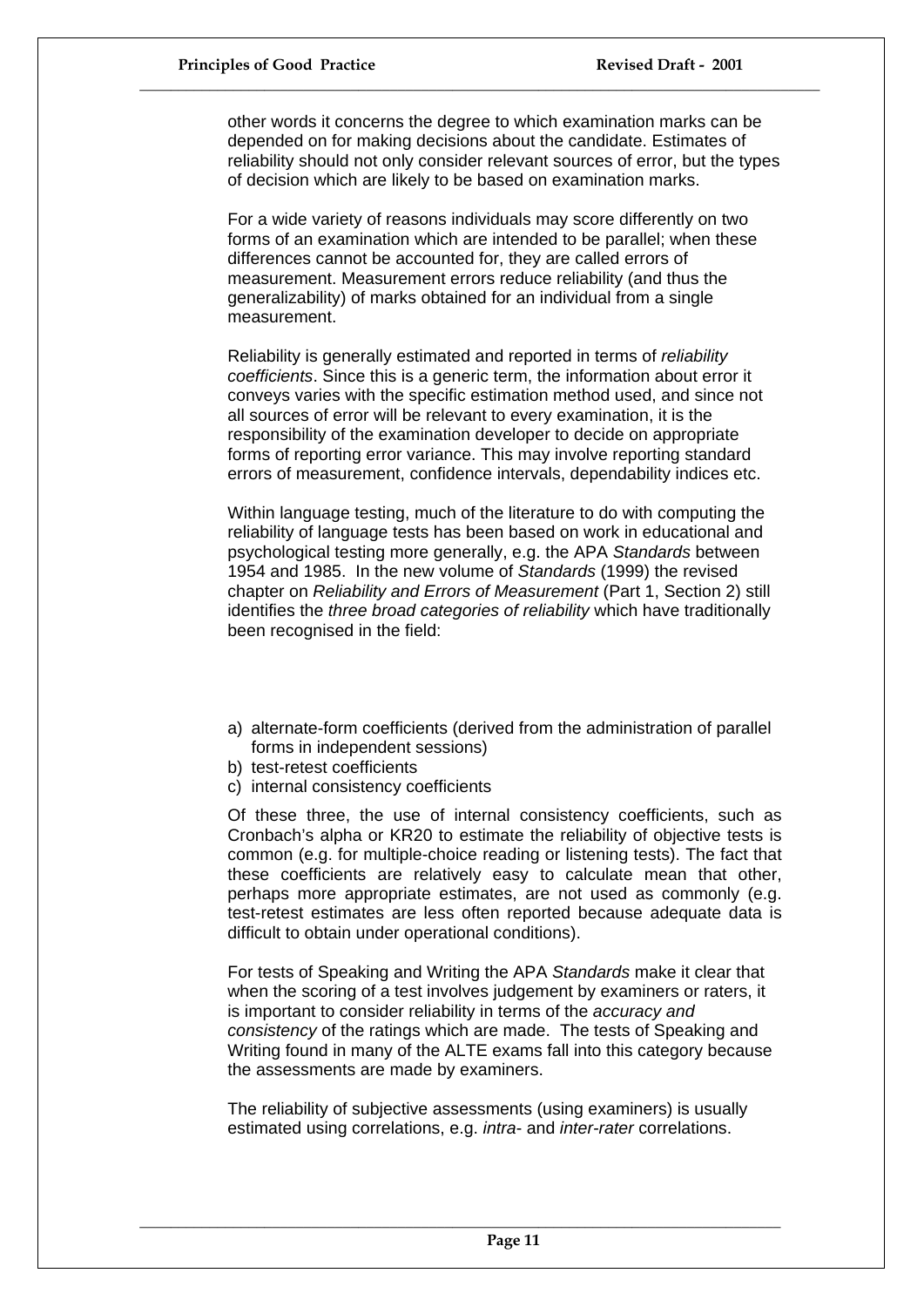#### **2.2.2 In providing evidence of reliability, good practice should involve at least the following:**

**\_\_\_\_\_\_\_\_\_\_\_\_\_\_\_\_\_\_\_\_\_\_\_\_\_\_\_\_\_\_\_\_\_\_\_\_\_\_\_\_\_\_\_\_\_\_\_\_\_\_\_\_\_\_\_\_\_\_\_\_\_\_\_\_\_\_\_\_\_\_\_\_\_\_\_\_\_\_\_\_\_\_\_\_\_\_\_** 

- a) Serious efforts to identify and quantify major sources of measurement error, including:
- the degree of reliability expected between pairs of marks in particular contexts (e.g. marks achieved by a candidate on two different tasks which are intended to be of equivalent difficulty);
- the generalizability of results across tasks and items, different forms of the same exam, examiners, different administrations, etc.
- b) An assurance that examination marks, including sub-scores and combinations of marks, are sufficiently reliable for their intended use.
- c) Provision of information on reliabilities, standard errors of measurement, or other equivalent information so that examination users can also judge whether reported examination marks are sufficiently reliable for their intended use.
- d) Provision of information for examination users about sources of variation and other sources of error considered significant for score interpretation.
- e) Estimates of the reliability or consistency of reported examination marks by methods that are appropriate to the nature and intended use of the examination marks and that take into account sources of variance considered significant for score interpretation.
- f) Documentation of the reliability analysis, including:
- a description of the methods used to assess the reliability or consistency of the examination marks and the rationale for using them, the major sources of variance accounted for in the reliability analysis and the formula used and/or appropriate references;
- a reliability coefficient, an overall error of measurement, an index of classification consistency, or other equivalent information about the consistency of examination marks;
- standard errors of measurement or other measures of mark consistency for mark regions within which decisions about individuals are made on the basis of examination marks;
- the degree of agreement between independent markings when judgemental processes are used;
- correlations among reported sub-scores within the same examination or the marks within an examination battery.
- g) Descriptions of the conditions under which the reliability estimates were obtained, including:
- a description of the population involved, e.g. demographic information, education level, employment status;

**\_\_\_\_\_\_\_\_\_\_\_\_\_\_\_\_\_\_\_\_\_\_\_\_\_\_\_\_\_\_\_\_\_\_\_\_\_\_\_\_\_\_\_\_\_\_\_\_\_\_\_\_\_\_\_\_\_\_\_\_\_\_\_\_\_\_\_\_\_\_\_\_\_\_\_\_\_\_\_\_\_\_** 

a description of the selection procedure for, and the appropriateness of, the analysis sample, including the number of observations, means, and standard deviations for the analysis samples and any group for which reliability is established;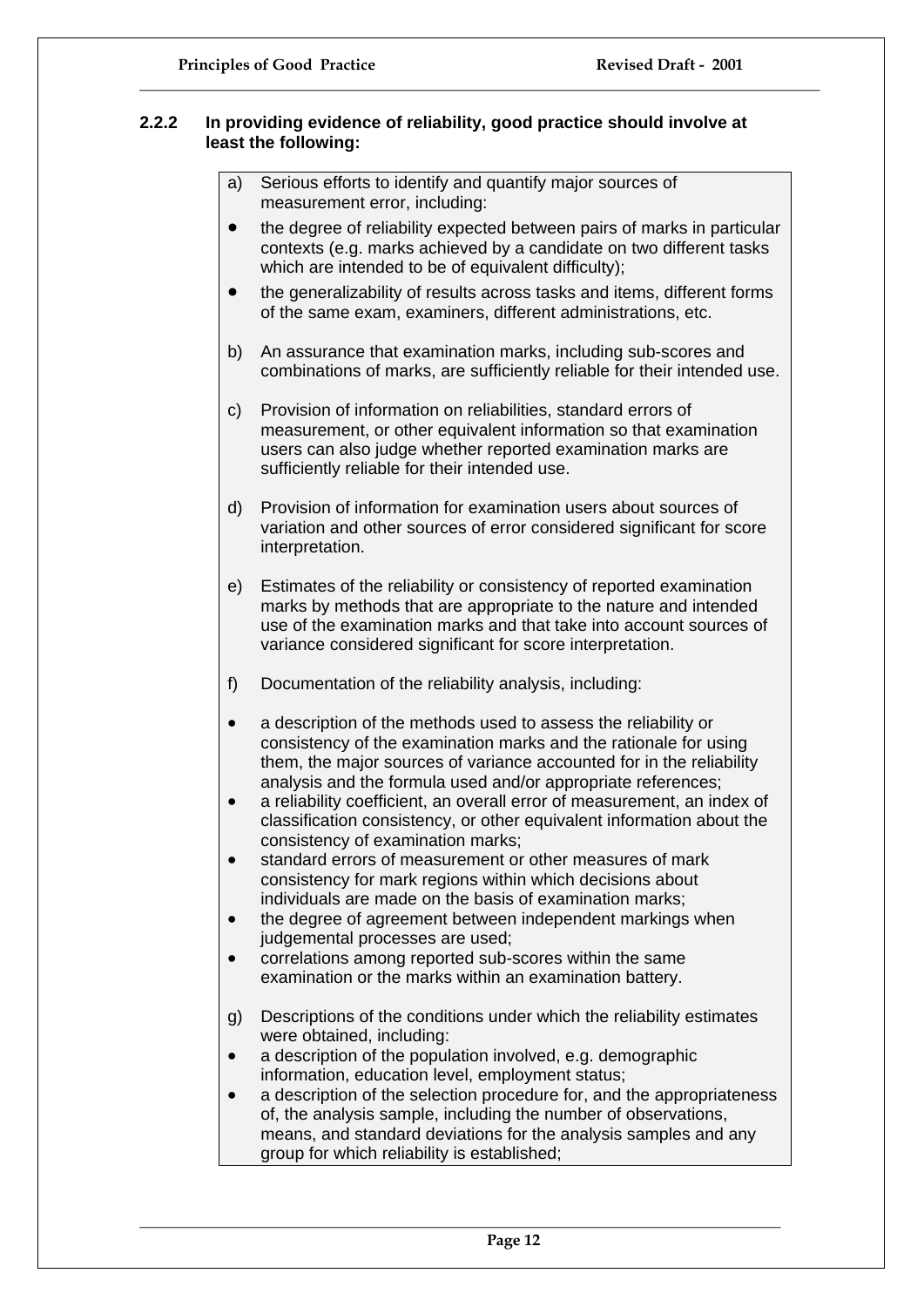when marks are based on judgements, the basis for marking, including selecting and training markers and the procedures for allocating papers to examiners and adjusting discrepancies;

**\_\_\_\_\_\_\_\_\_\_\_\_\_\_\_\_\_\_\_\_\_\_\_\_\_\_\_\_\_\_\_\_\_\_\_\_\_\_\_\_\_\_\_\_\_\_\_\_\_\_\_\_\_\_\_\_\_\_\_\_\_\_\_\_\_\_\_\_\_\_\_\_\_\_\_\_\_\_\_\_\_\_\_\_\_\_\_** 

• the time intervals between examinations, the rationale for the time interval and the order in which the forms were administered if alternate-form or test-retest methods were used.

*(cf. AERA/APA/NCME Standards*, 1999, pp 31-36)

#### **2.3 Impact**

#### **2.3.1 Aspects of Impact**

It is recognized that, as providers of examinations, members of ALTE have a major impact on educational processes and on society in general. This impact operates on at least two levels:

- a) a *macro level* in terms of general educational processes;
- b) a *micro level* in terms of the individuals (stakeholders) who are affected by examination results.

One area of general impact concerns the role of ALTE in promoting the public understanding of assessment and related pedagogical issues within Europe and world-wide. This can be achieved by providing public information, research and advisory services. The aim should be to achieve greater understanding of the purposes and procedures of testing and the proper uses of examination information (results, grades, etc.).

In terms of impact on individuals, it is necessary to establish that the examination is fair and not biased.

Positive impact on *teaching and learning is* an important aspect of impact which operates on both levels (macro and micro). It is in this context that the notions of "face validity" (or test appeal) and washback are considered. It is important to be able to investigate the educational impact that examinations have within the contexts in which they are used. As a point of principle, examination developers must operate with the aim that their examinations will not have a negative impact and, as far as possible, strive to achieve positive impact.

#### **2.3.2 In providing evidence of impact, good practice should involve at least the following:**

- a) the development and presentation of examination specifications and detailed syllabus designs;
- b) provision of professional support programmes for institutions and individual teachers/students who use the examinations.

Positive educational impact can also be achieved through the following practices:

• the identification of suitable experts within any given field to work on all aspects of examination development;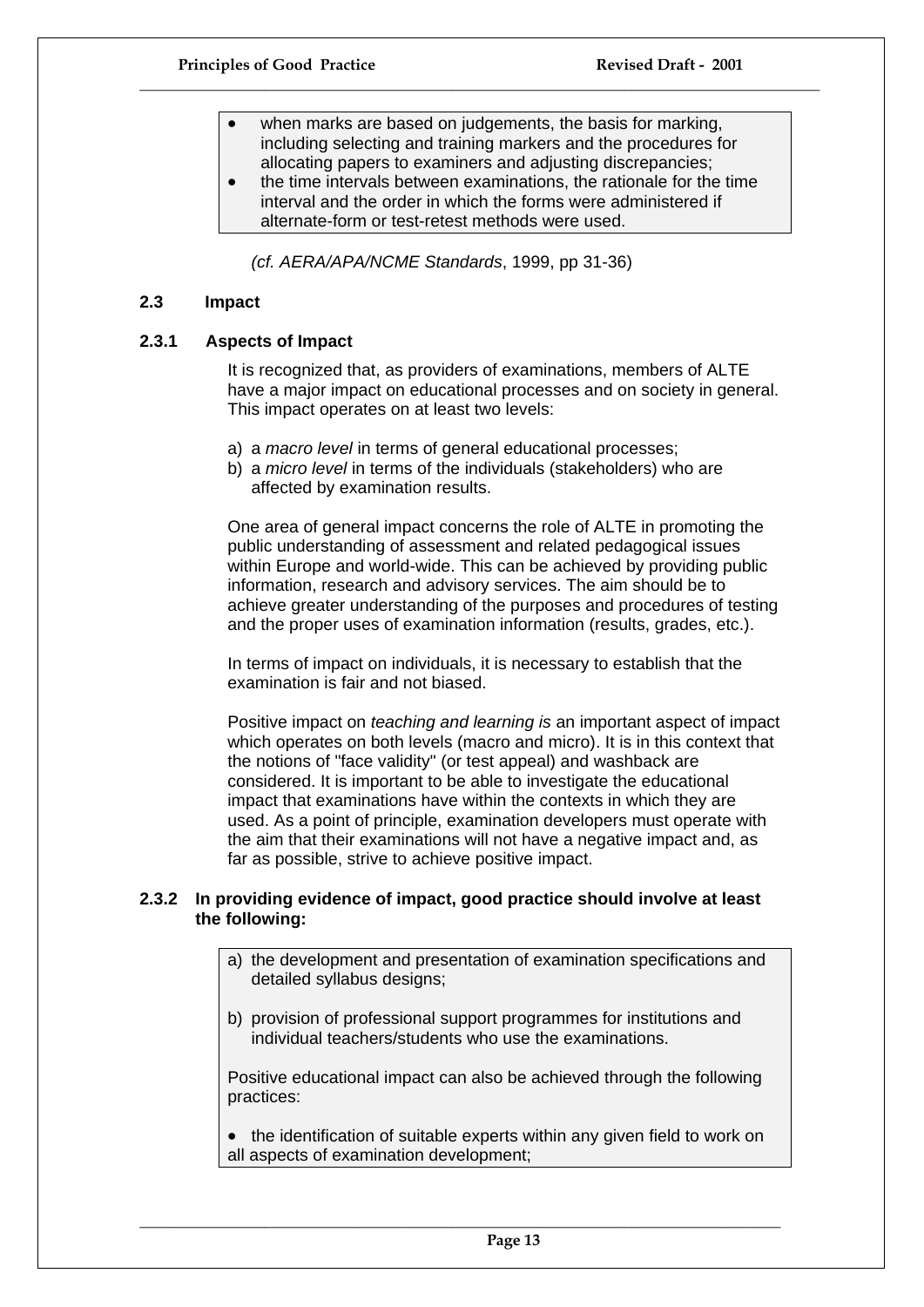• the training and employment of suitable experts to act as question/item writers in examination production;

• the training and employment of suitable experts to act as examiners.

**\_\_\_\_\_\_\_\_\_\_\_\_\_\_\_\_\_\_\_\_\_\_\_\_\_\_\_\_\_\_\_\_\_\_\_\_\_\_\_\_\_\_\_\_\_\_\_\_\_\_\_\_\_\_\_\_\_\_\_\_\_\_\_\_\_\_\_\_\_\_\_\_\_\_\_\_\_\_\_\_\_\_\_\_\_\_\_** 

Procedures also need to be put into place when an examination becomes operational in order to collect information which allows impact to be estimated.

This should involve collecting data on the following:

- who is taking the examination (i.e. a profile of the candidates);
- who is using the examination results and for what purpose; who is teaching towards the examination and under what circumstances;
- what kinds of courses and materials are being designed and used to prepare candidates;
- what effect the examination has on public perceptions generally (e.g. regarding educational standards);
- how the examination is viewed by those directly involved in educational processes (e.g. by students, examination takers, teachers, parents, etc.);
- how the examination is viewed by members of society outside education (e.g. by politicians, businesspeople, etc.).

This information should be made available within the ALTE organizations, for example in the form of written reports, and suitable versions of such reports should be made available to the other stakeholders.

From the evidence collected, it should be possible to demonstrate that the examination is sufficiently valid and reliable for the context in which it is used. This in itself is a way of ensuring that positive impact is achieved.

#### **2.4 Practicality**

#### **2.4.1 Aspects of Practicality**

Practicality is an integral part of the concept of test usefulness and affects many different aspects of an examination.

 It can be defined as the extent to which an examination is practicable in terms of the resources necessary to produce and administer it in its intended context of use.

The *practicality* of any examination, involves 2 factors:

- a) the resources that are required to produce an operational examination that has the appropriate balance of qualities (validity, reliability and impact) for the context in which the examination will be used;
- b) the resources that are available.

A practical examination is one that does not place an unreasonable demand on available resources. If available resources are exceeded, then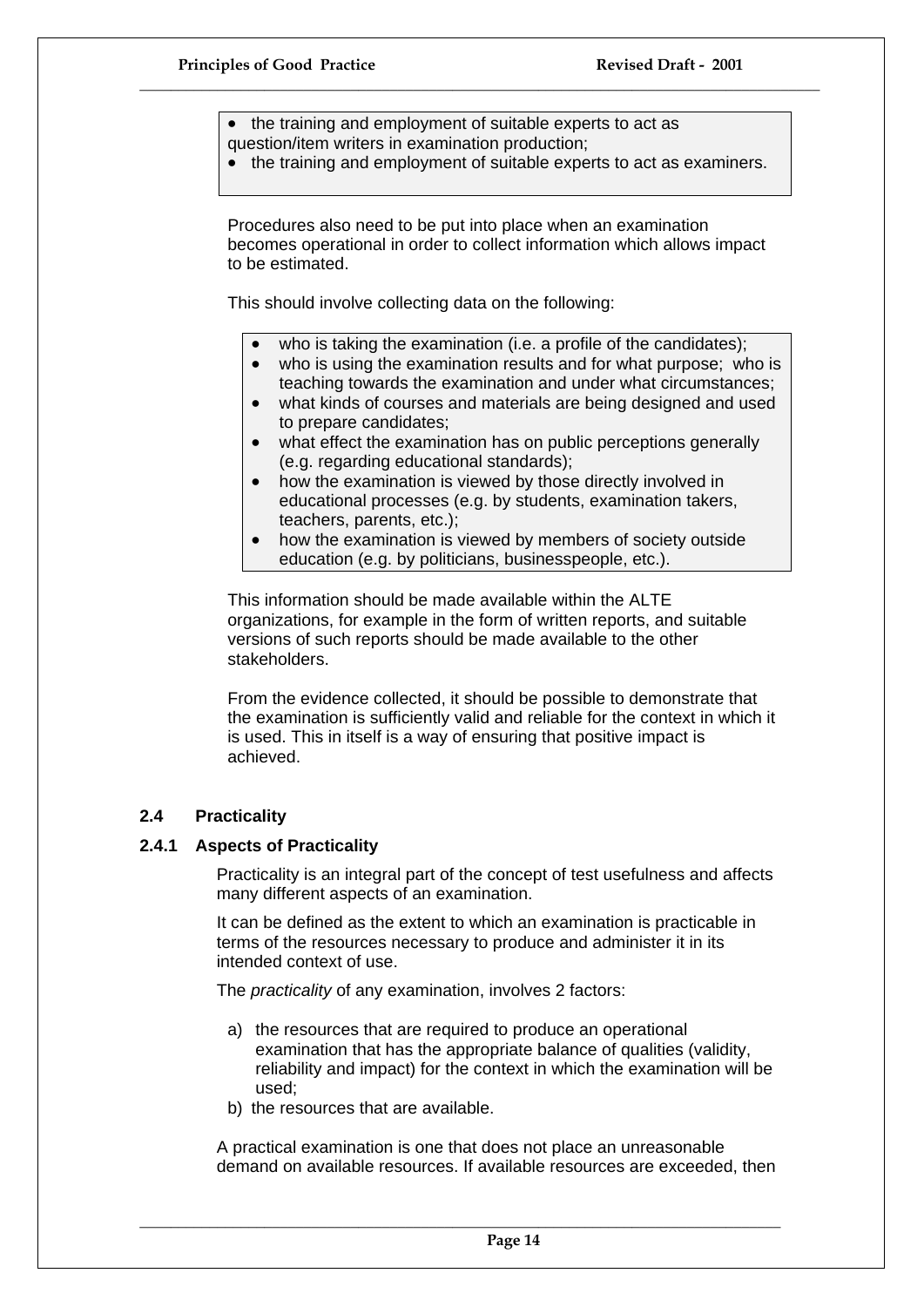the examination is not practical. In this case, the examination developer must either modify the design of the examination or make a case for an increase or reallocation of resources. If practical constraints make the second option impossible, the first option must be chosen.

**\_\_\_\_\_\_\_\_\_\_\_\_\_\_\_\_\_\_\_\_\_\_\_\_\_\_\_\_\_\_\_\_\_\_\_\_\_\_\_\_\_\_\_\_\_\_\_\_\_\_\_\_\_\_\_\_\_\_\_\_\_\_\_\_\_\_\_\_\_\_\_\_\_\_\_\_\_\_\_\_\_\_\_\_\_\_\_** 

Before the examination development can proceed, it must be established whether or not the examination will still be *useful* if the changes to the specifications are implemented. If this cannot be established the examination development should not proceed.

#### **2.4.2 Good Practice in ensuring practicality should include the following:**

 Good practice can only be achieved if appropriate procedures are implemented for *managing all aspects of the examination process,*  including the development, administration and validation of the examinations.

The development of practical examinations requires that an *explicit model of test development* be adopted – see for example the *User Guide for Examiners.* 

Whenever a new or revised examination is to be developed, there should be procedures in place to address the management structure for the development project with a clear and integrated assignment of roles and responsibilities. There needs to be a means of monitoring progress in terms of development schedules and resources, and a methodology for managing the examination production process when the examination becomes operational (item writing, vetting, moderation, pre-testing, item banking, question paper construction)

The process of development should begin with a *feasibility study* dealing with at least the following:

- The purpose of the new examination
- The level of difficulty for the intended examination takers (e.g. in relation to the ALTE Framework)
- **External factors** 
	- the market place
	- the competition provided by existing exams of a similar kind
	- societal demands or requirements (e.g. from parents,
	- Ministries of Education, etc)
- Intrinsic factors
	- theories related to the examination constructs and content
	- advances in technology
	- fixed institutional parameters
- The predicted relevance and acceptability of the new examination to intended takers and users;
- The cost of the new examination to the taker:
	- The resources available for
		- development,
		- administration,
		- reporting of results,
		- replication (future administrations of the examination).

 The determination of examination usefulness is both cyclical and iterative; considerations of *practicality* affect decisions at all phases of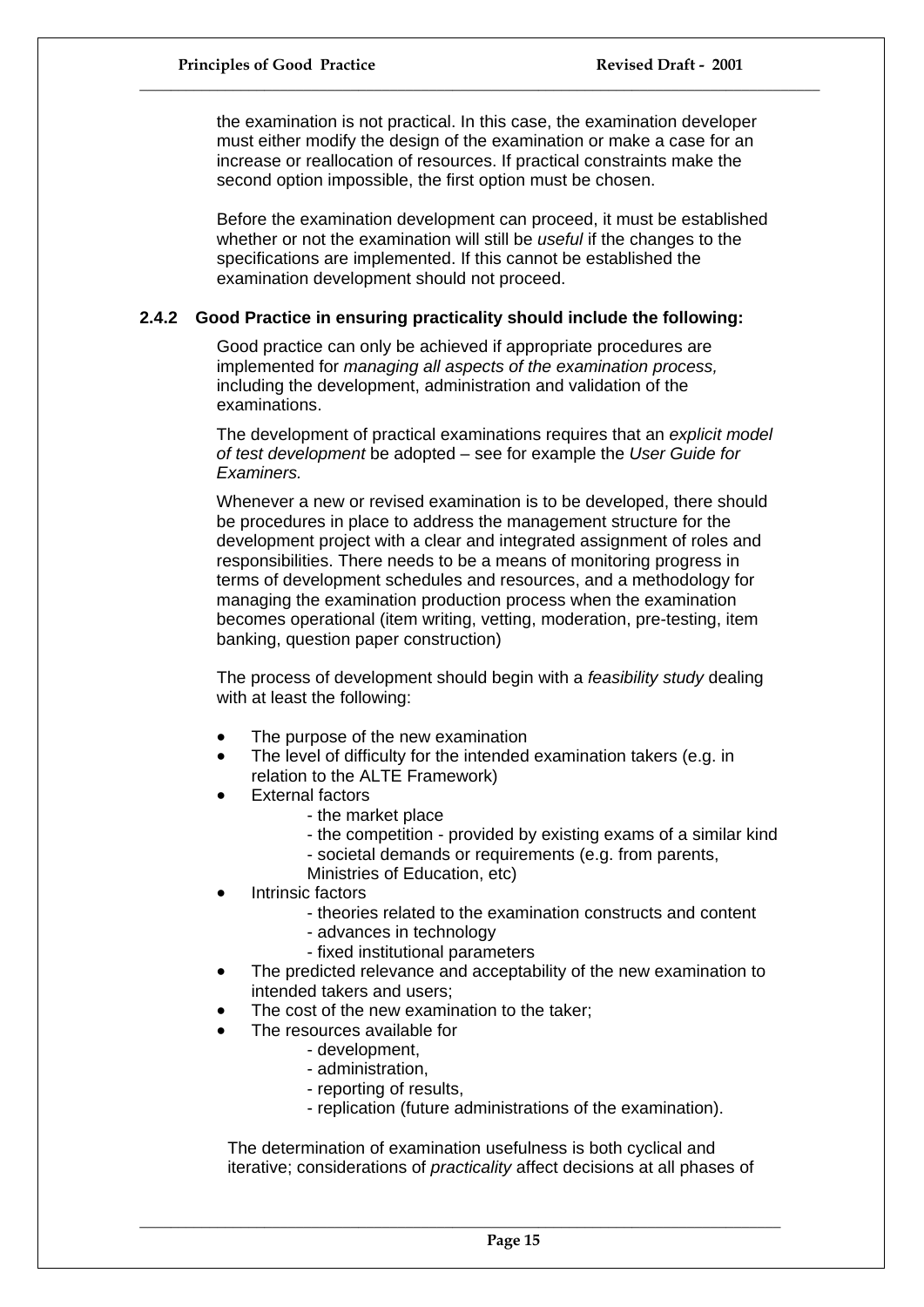the examination development process. When operational considerations are taken into account, it is necessary to consider to what extent it is possible to achieve this balance with the resources that are available (e.g. in terms of people, equipment, time and money).

**\_\_\_\_\_\_\_\_\_\_\_\_\_\_\_\_\_\_\_\_\_\_\_\_\_\_\_\_\_\_\_\_\_\_\_\_\_\_\_\_\_\_\_\_\_\_\_\_\_\_\_\_\_\_\_\_\_\_\_\_\_\_\_\_\_\_\_\_\_\_\_\_\_\_\_\_\_\_\_\_\_\_\_\_\_\_\_** 

**2.5 Quality of Service** (to be updated following further discussion at meetings)

#### **2.5.1 Aspects of Quality of Service**

Quality of service concerns the examination developer's ability to meet specific commitments to the examination takers and users.

The includes the provision of secure examination materials, the confidentiality of examination data and results, and procedures to handle enquires about results and appeals procedures.

#### **2.5.2 Good Practice in achieving high quality of service should include the following:**

- Making available the results of research, and seeking peer review of such activities.
- Asking for information about individuals and institutions only when it is potentially useful to them by way of furthering the research on products, and thereby improving them. The purpose of gathering such information should be made clear to everyone concerned.
- Protecting the confidentiality of all data (raw or processed) held by ALTE members on any institutions or individuals, and encouraging any group or institution to or from which data is transferred to adopt the same policy.
- Making realistic delivery commitments and subsequently making every effort to meet these commitments.
- Using adequate quality controls to ensure that any products and services offered by ALTE members are on delivery accurate and within the time spans promised.
- Accepting the responsibility for informing those negatively affected if, subsequent to its release, information is found to be inaccurate.
- Informing those negatively affected if there is likely to be a substantial departure from scheduled commitments.
- Reviewing and revising examination questions and related materials in order to avoid potentially insensitive content and language.
- When feasible, making appropriately modified forms of examinations or administrative procedures available for handicapped candidates.
- Providing candidates with the information they need in order to be familiar with the coverage of the examination, the types of question formats, rubrics and appropriate test-taking strategies. Striving to make such information equally available to all candidates.
- Telling candidates how long their results will be kept on file and indicating to whom and under what circumstances examination results will or will not be released.
- Describing the procedures that the candidates may use to register a complaint or an appeal and have their problems resolved.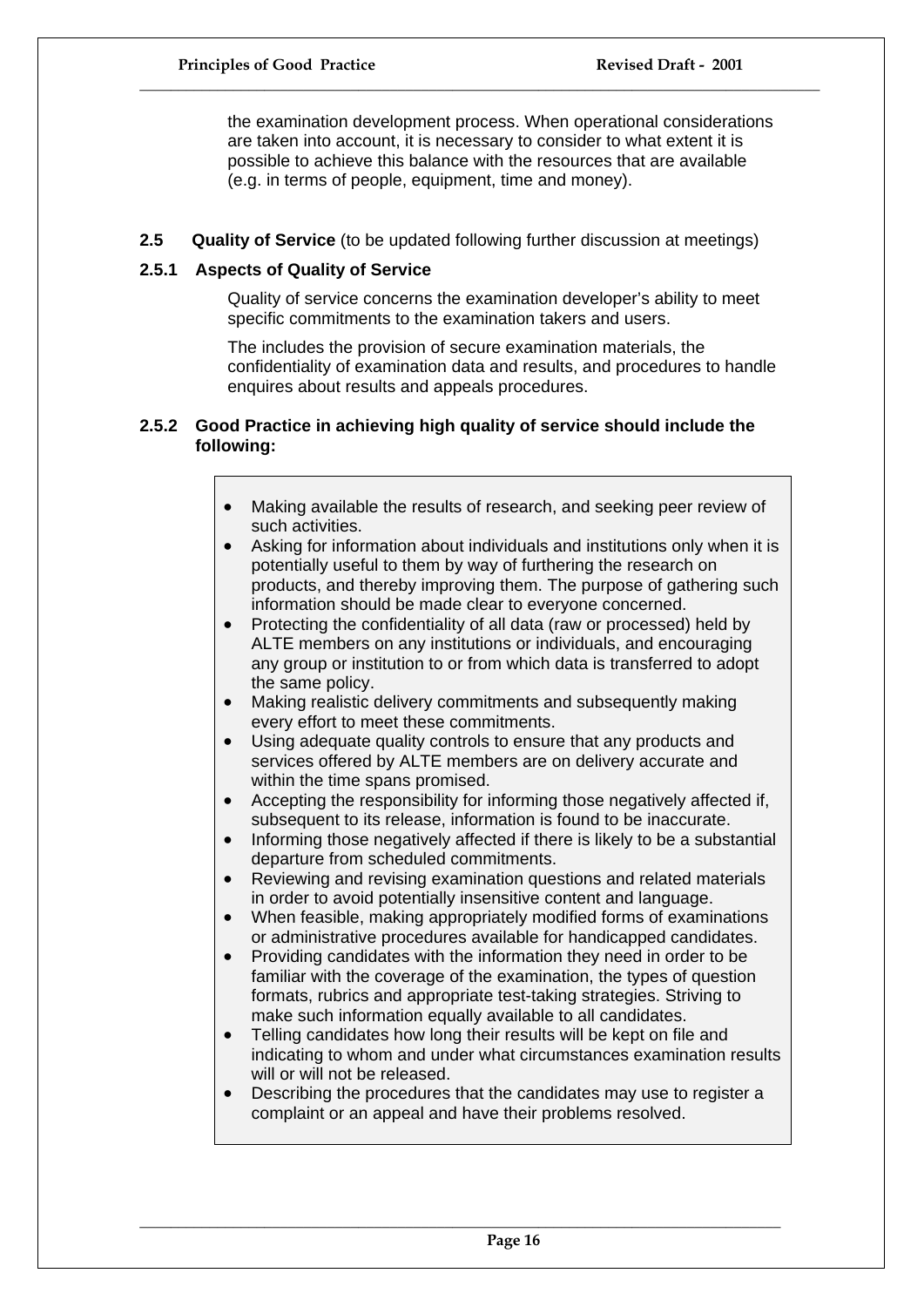Page 17